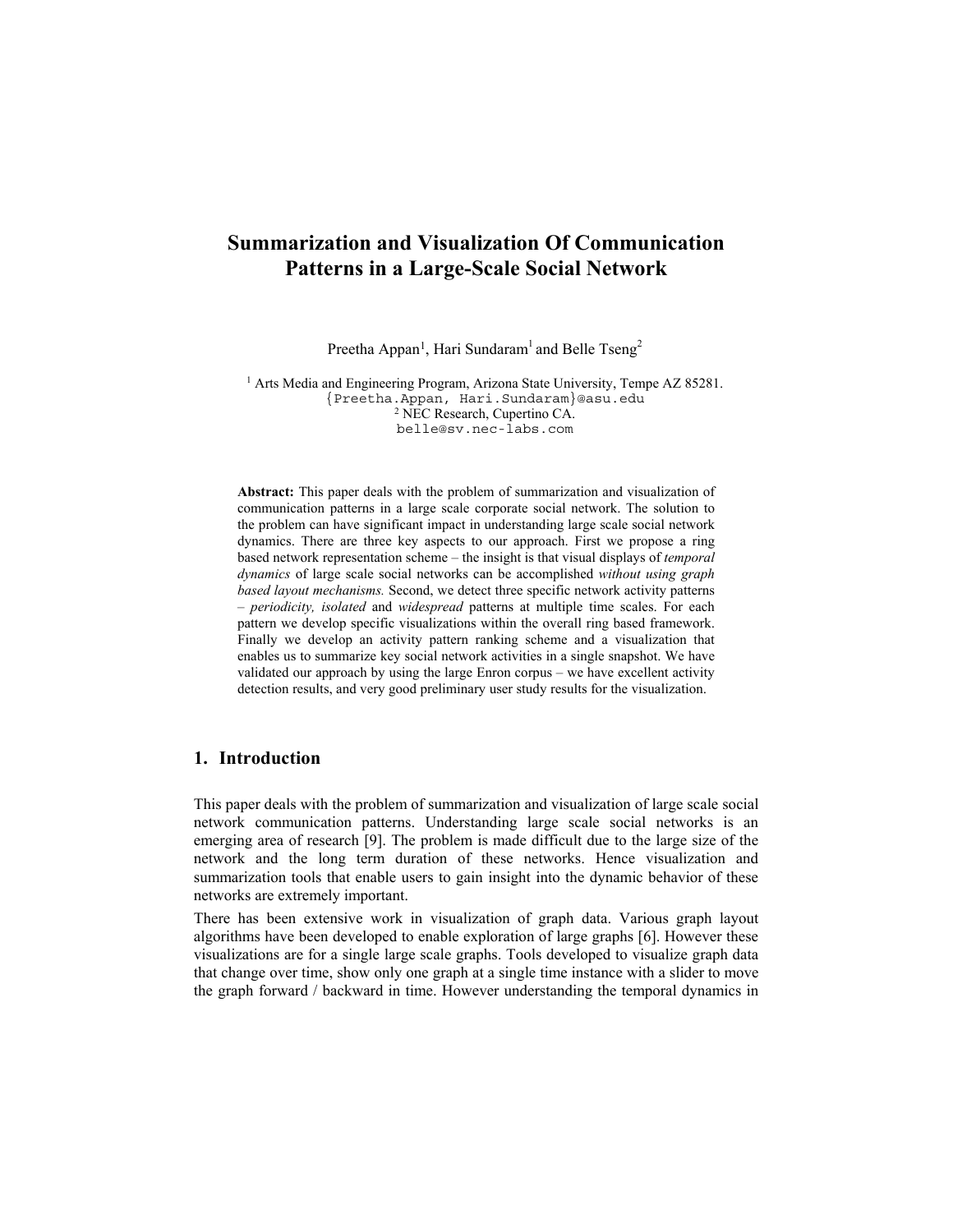the network is difficult. Prior work in analysis of communication has focused on issues such as the information propagation in blogs [5] and community structure detection. However prior work does not explore email communication patterns that are influenced by both time and people. There also has been little focus on summarizing key social network activity patterns though visual means. There has been prior work in innovative visualizations for data analysis [4,7]. We focus on two aspects not addressed before  $-$  (a) closely coupling the results of the visualization to the specifics of the social network activity patterns, (b) providing a systematic framework for summarizing the entire social network communication predicated on a topic.

We address the summarization and visualization problems by solving three sub-problems. (a) defining a ring visualization framework for social network activity representation. (b) detecting and visualizing three specific activity patterns and (c) providing a single snapshot summary of the entire network activity. Our visualization framework is inspired



**Figure 1: Summarization:** Ripples in water provide a compact snapshot view of temporal activity.

by the observation that natural phenomena (ref. Figure 1) can compactly summarize long term activity. The key insight is that compact representation of large scale networks, need not require graph based visualizations. We develop a ring based visualization and summarization framework, that displays relationships between people, time and topic.

We detect three specific activity patterns – *periodicity*, *isolated events* and *widespread growth* at multiple time scales and develop specific ring based visualizations for each activity. The summarization framework allows us to represent key activity patterns over the entire duration of the network in a compact manner. Periodic patterns in time are detected using local maxima of message activity. Regularity in people refers to people who appear frequently in the conversation – this is detected using set intersection techniques. Isolated patterns are detected using constrained global maxima detection, while distributed growth can be detected using a multi-scale message activity analysis (more details in [2]). We have conducted experiments over the large Enron corpus, and preliminary user studies on the visualization, with excellent results.

The rest of this paper is organized as follows. In the next Section we present our approach to visualization of large scale network activity. In Section 3, we discuss our activity pattern detection algorithms. In Section 4 we present out summarization algorithm. In Section 5 we discuss our experimental results and then present our conclusions.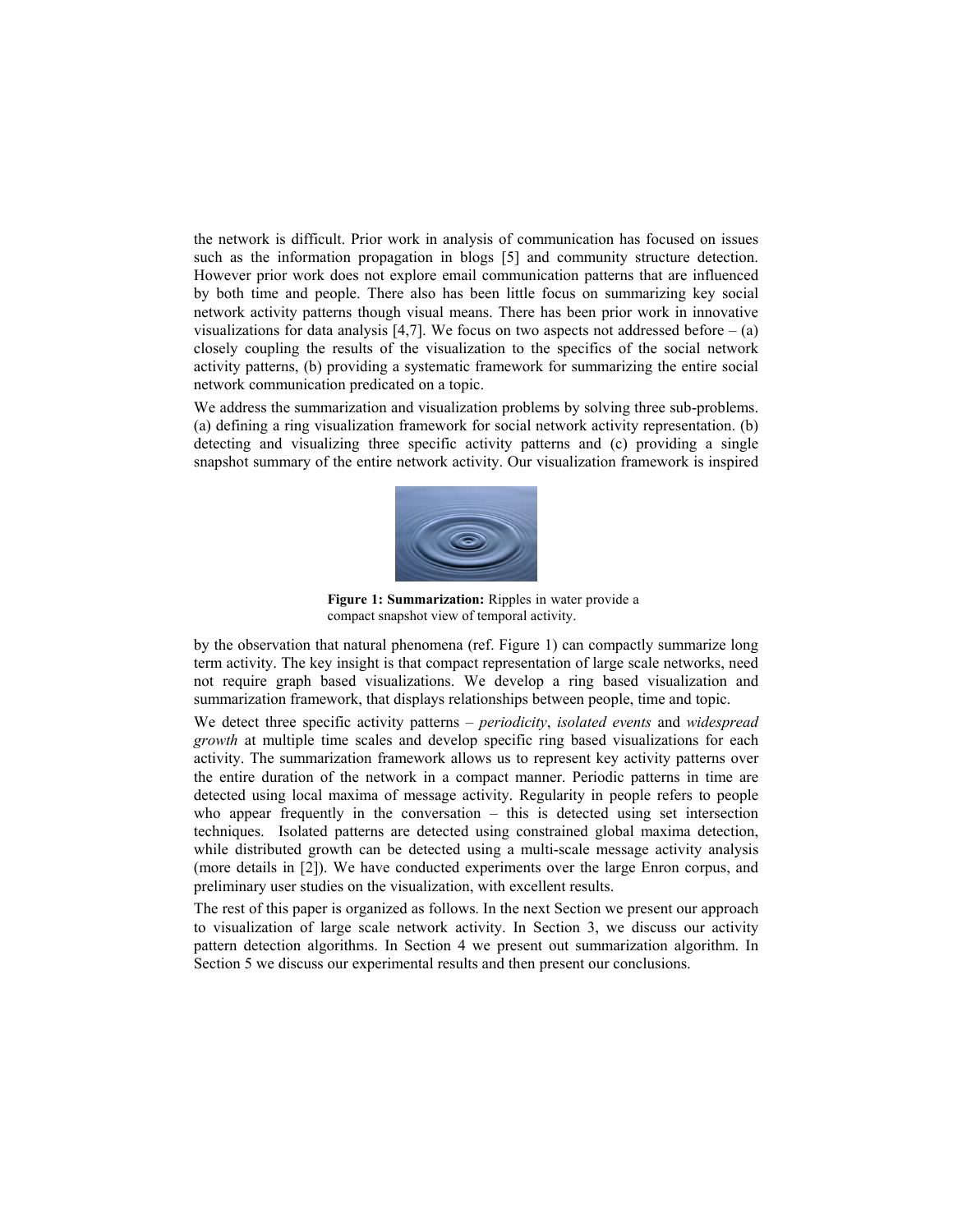# **2. The Visualization Problem**

In this Section we will present our visualization framework. The central innovation in our approach is that visual displays of temporal dynamics of large scale social networks can be accomplished without using graph based layout mechanisms.



**Figure 2: Ring Visualization** – Time is represented as concentric circles with the innermost circle representing most recent time slot and outermost ring the oldest time, similar to natural phenomenon. People are indicated with colored dots whose radial location is consistent over time, thus making it very easy to understand how people communicating about a topic vary over time.

#### **2.1 Graphs do not reveal Network Temporal Dynamics**

We are addressing the problem of visualizing email communication amongst members of in a large scale social network over an extended period of time. In our system, we are using the Enron Data set. This dataset was collected and prepared by the CALO Project [3]. It contains email data from about 150 users, from senior management of Enron, organized into folders. The corpus contains a total of about 0.5M messages. In our system, we create an edge between two nodes (people) if there is evidence of communication between them. Graphs can be very useful to understand the structural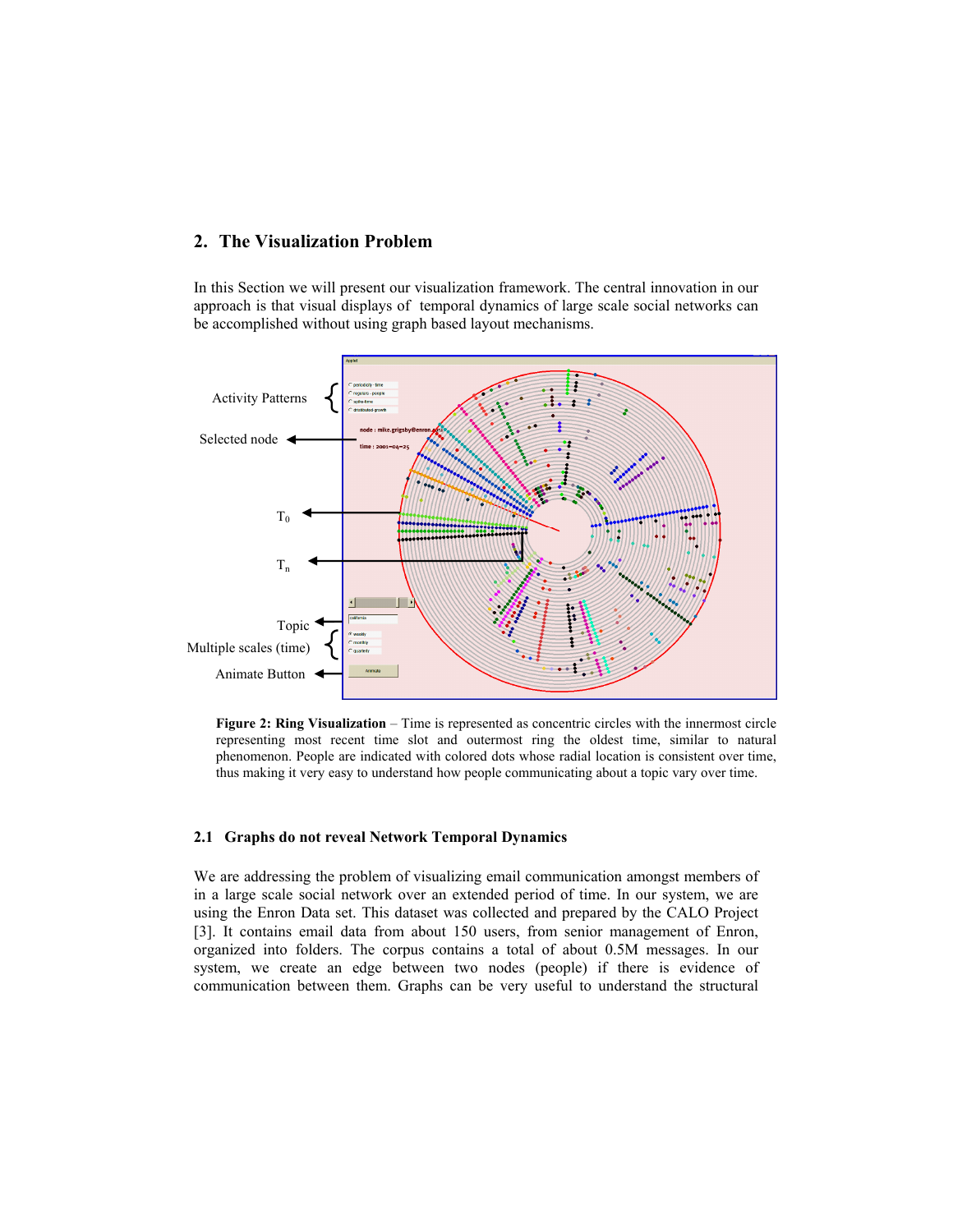properties of any social network – i.e. who talks to whom.. However, graphs do not reveal the temporal dynamics of the communication in the social network. This is because a graph represents the state of the network at a *single* time instant. This can be a significant problem in large networks such as the Enron corpus that has large user set (150) and significant communication activity over a long duration. Simple techniques such as animation, graph aggregation will not work well.

### **2.2 Our Approach: Rings**

The intuition behind our visualization comes from observing phenomena in the physical world. For example, as seen in Figure 1 we observe ripples in water start from the center and radiate outward. We observe that the growth or spread of energy in these phenomena happens in a radial direction starting from the innermost towards the outermost ring. This creates two constraints – (a) temporal: the outermost ring  $/$  ripple represents the earliest temporal event. (b) rotational: the relative orientation of each ring is not arbitrary – a line from the center to the outermost ring corresponds to a direction of energy flow. Before we describe the visualization, we briefly discuss message preprocessing.

**Message preprocessing:** We assume that the user provides a topic, i.e. a keyword. We then find all messages in the corpus relevant to the given topic. Since our focus is on the visualization rather than information retrieval, we are using a simple keyword match algorithm on the subject line to find all messages pertaining to a given topic. The messages obtained are then ordered in time as well as associated with a set of people - the sender and the set of recipients. In our system, users can browse through three scales of time – 'weekly', 'monthly' and "quarterly". We divide the users into three categories from their email ids  $-$  (a) network members – employees amongst the 150 users whose emails contributed to the data set (b) other employees – other employees of Enron not part of the initial 150 people and (c) external – people outside of Enron.

**Design Elements:** We designed a visualization that indicates multiple graphs that vary over time, in a single snapshot (Figure 2). We now explain the design elements of our visualization.

- *Time*: In our visualization, time is represented as concentric circles, with the innermost circle indicating the latest time slot. Additionally, we can also show activity over multiple time scales.
- **People:** Each person is represented as a distinctly colored dot whose radial location is maintained over different circles. Since people in general form an unordered set, we assign a default ordering along the clockwise direction in the order they *first* appeared in messages sorted in time.
- *Activity:* The message density per time slot is mapped to the color intensity of the circles representing them. Higher the message density, darker the color of the circle that represents the corresponding time slot.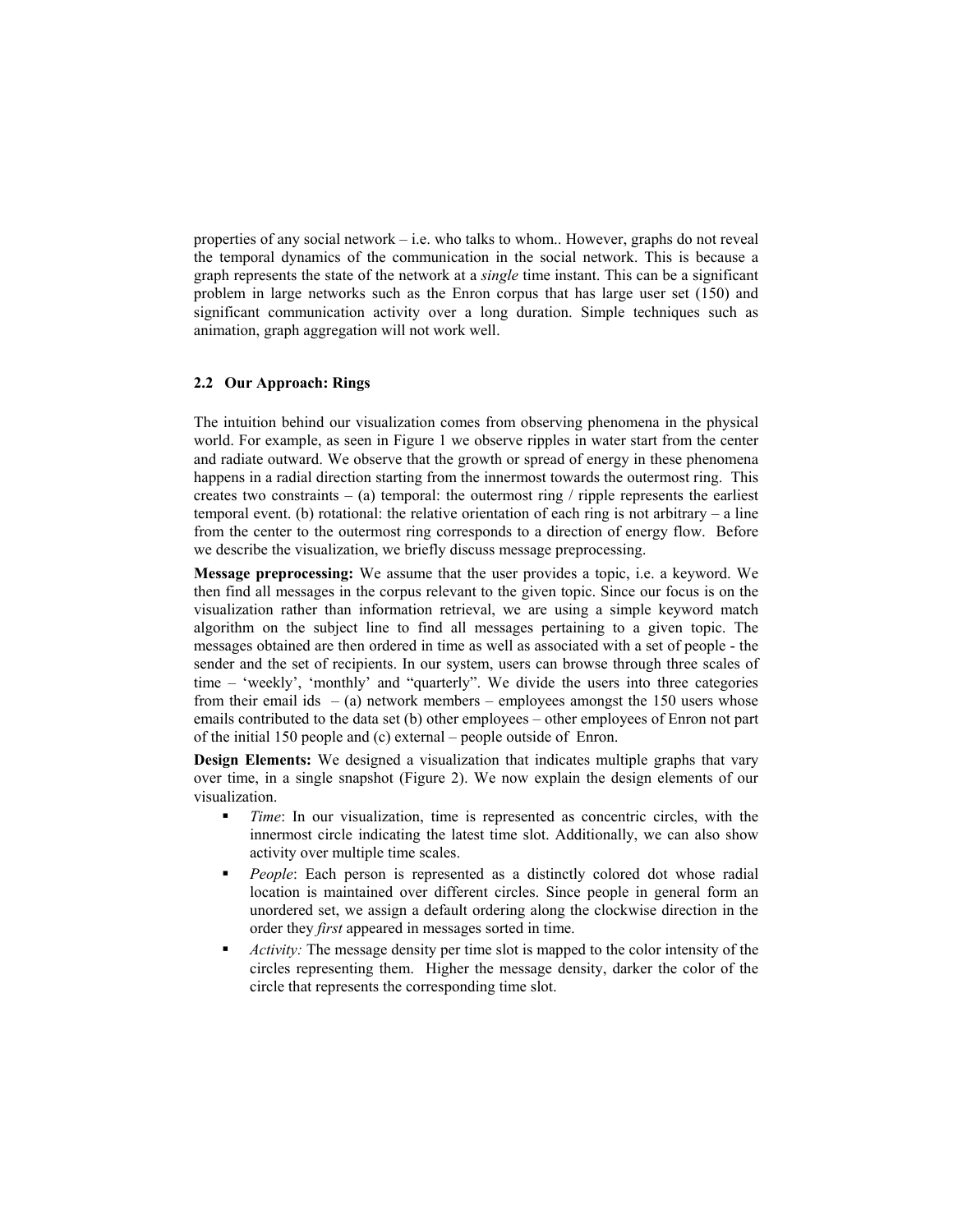*Animation:* The visualization can be animated to show the evolution of people talking to each other over time. Time slots indicating more recent activity about the topic are added from the innermost ring and move outward, reminiscent of ripples in water.

**The graph structure:** The graph structure is not obvious when using rings. We have dealt with this issue by indicating the actual communication graph structure when the user clicks on a particular node in a certain ring. To bring the graph into focus, the rest of the nodes in other time rings are dimmed out by changing their color saturation.

# **3. Activity Patterns**

We now discuss the detection and visualization of three specific temporal communication patterns (periodic, isolated and widespread) in a social network to help summarize the activity with respect to a certain topic. The activity patterns we describe are an extension of the chatter and spiky communication patterns in blogspace that are described in [5]. We add two novel patterns – *distributed growth* and *regulars in people*, to the spiky patterns described there. Also while [5] looked at variations in communication over time, the activity patterns we describe depend on both time and people. We assume that we are given the topic and the corresponding set of relevant messages (ref. Section 2.2).

#### **3.1 Periodic Activity patterns**

We shall detect periodic patterns that are regular over time, as well as regular over people. Periodic patterns over time refer to high message activity in the network relevant to a particular topic that appears in regular time intervals.

**Detecting periodicity in time:** Periodic patterns in time are revealed by detecting the local maxima in message activity and then imposing simple temporal constraints on the maxima. The periodicity detection algorithm proceeds as follows. First all messages are ordered in time, and then grouped according to any chosen scale (weekly, monthly, quarterly). Then each time slot is given an activity score using the following equation:

$$
S(t_i) = \sum_{j=1}^{N} P_j(t_i) \,, \tag{1}
$$

Where  $S(t_i)$  is the score given to the  $i^{th}$  time slot, *N* is the total number of people involved in messages about the topic,  $P_j(t)$  is one if the  $j^{\text{th}}$  node is present in message communication at time instant  $t_i$ , zero otherwise. This score is high on time slots involving large number of messages *and* recipients. All the local maxima from the time series scores obtained using eq. (1) are marked as "peaks." Temporal distances are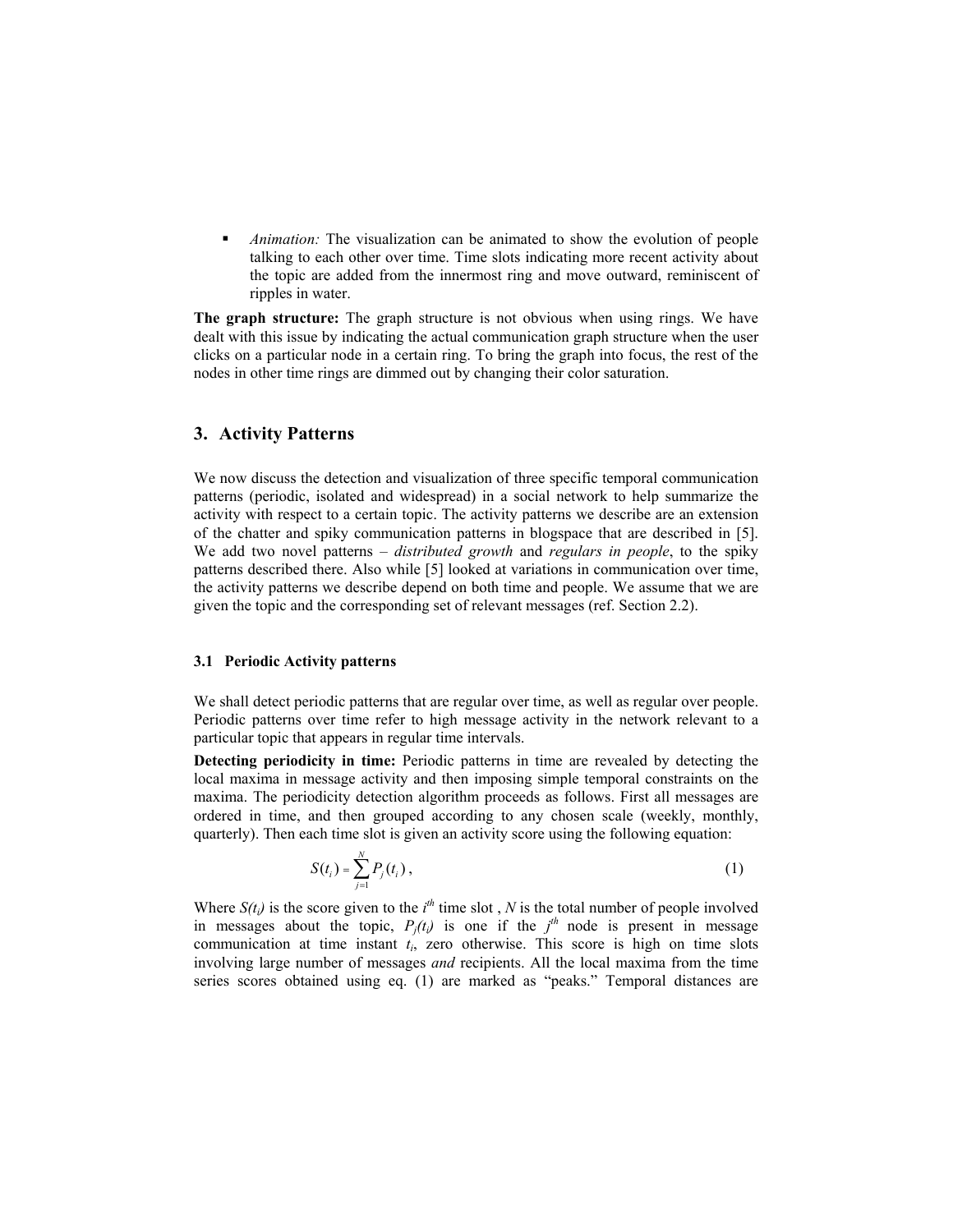computed from each peak to every other peak and stored in a table per peak. The local distance tables are then combined to construct a global histogram of distances. We consider a period to be valid only if there exists at least one set of three peaks at the same temporal distance from each other. For example if  $d(p_1, p_2) = d(p_2, p_3) = d(p_3, p_4) = d_1$ , then  $d_1$  is considered a valid period. This removes spurious maxima. The algorithm gives a list of periods and the number of peaks that are participants with that period.

Temporal periodic patterns are easily understood using rings. Every time period that corresponds to a peak and part of the top three detected period sets is colored with a distinct color.

**Detecting regulars in people:** Regularity in people refers to the set of people who occur together, frequently, over the duration of the topic. This can be detected using a set intersection algorithm. Consider N to be the total number of people exchanging emails about the topic. We iteratively find all subsets  $S_k$  from these N people, that occurred together more than  $q_l$  times over all time slots. The threshold  $q_l$  is fixed according to the time scale. These subsets of people form groups that are the 'regulars' to the topic. To visualize the set people who appear together, all nodes (representing people) in the visualization that are part of the same set are colored with the same color. This is done only after the user explicitly selects this pattern to be revealed. Their radius is also increased and the background is dimmed out in order to prominently display the regulars in the topic.

#### **3.2 Isolated patterns**

We now show how we can detect and visualize isolated patterns (also referred to as spikes) over time and people. Isolated patterns over time refer to significant message activity over a short time window. Isolated patterns over people refer to information generators – a small set of people, who contribute to most of the messages.

**Detecting spikes in time:** A spike in time is characterized by three conditions: (a) there exists local maxima in activity, (b) the message activity exceeds a certain threshold and (c) the activity exhibits a sharp rise and fall in small time duration.

In order to find such spikes in time, we first begin with the ordered set of all messages relevant to the particular topic. We use equation (1) to calculate the score of each time slot, which depends on both the number of messages and the number of recipients per message. The global maxima verified with the above constraints are then visualized. In order to indicate spikes in time for the given topic to the user, we highlight the time slot in which the maxima occurred. We additionally increase the radius of all nodes representing people communicating in that time slot.

**Spikes in people:** Spikes in people refer to the information generators – a small set of people who send a large percentage of messages relevant to the topic. We now define two measures  $\alpha$  (sender coverage) and  $\beta$  (message coverage), to be as follows.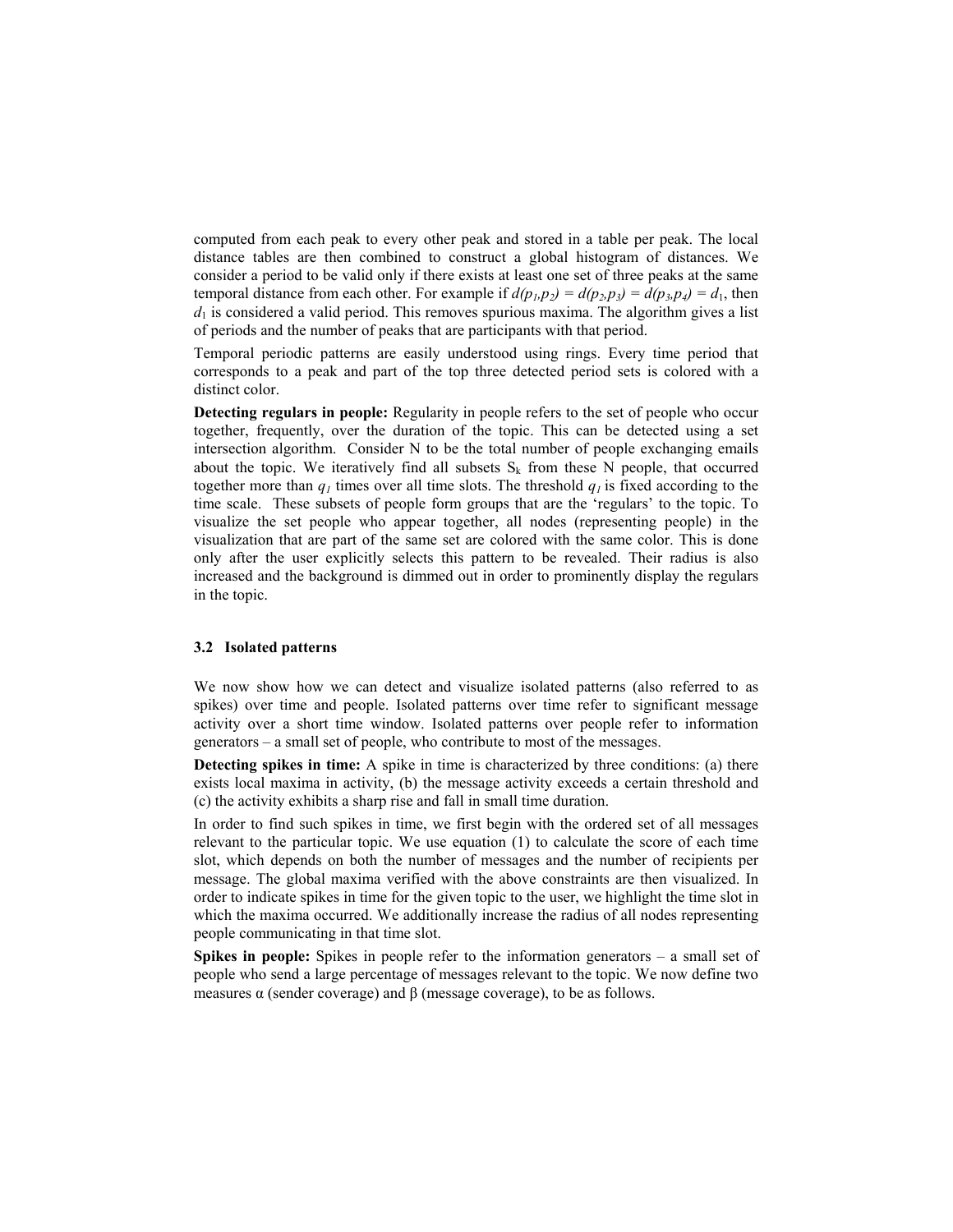$$
\alpha(N_s) = \frac{N_s}{N_0}; \beta(N_s) = \frac{1}{M} \sum_{j=1}^{N_s} m_j,
$$
\n(2)

where  $N_s$  is the number of unique senders, and  $m_j$  is the number of messages contributed by the  $j<sup>th</sup>$  sender. Given a certain threshold for β, we can find a corresponding  $N_s$  – the minimum number of senders required to generate those messages. The information generator set is determined by determining  $N<sub>s</sub>$  using equation (2) such that these values of  $\beta \ge \beta_0$  and  $\alpha \le \alpha_0$  are satisfied. These N<sub>s</sub> senders are then the *information generators* for the given topic. We determined the thresholds ( $\beta_0 = 0.65$  and  $\alpha_0 = 0.15$ ) using a training set [2]. Spikes in people in are indicated our visualization, by increasing the size of nodes that are spikes in people in *all* times that they occur. We also place them along equidistant radial lines. Details of our algorithm to detect and visualize distributed growth can be found in [2].

### **4. Summarization**

In this Section we discuss the problem of summarizing the key activity patterns in a single snapshot. The solution involves two steps  $-$  (a) the detection and ranking of activity patterns and (b) developing a single representative snapshot. The visualization problem is difficult since the activity patterns need not co-occur within the same time window.

#### **4.1 Ranking the activity patterns**

Each activity detector (ref. Section 3) returns a set of detected activities. We thus need to develop measures to order the activities within each set. We now discuss a systematic ranking measure for each activity pattern.

- *Periodic in time:* each period is associated with a frequency (the number of message activity peaks that are in that period), which is used to pick the top three periods.
- *Regulars in people*: Each set of people has a corresponding frequency which is the number of times they occurred together. We use the *average* closeness centrality [8], as a measure to rank the different 'regular sets' of people.
- *Isolated in time*: The message activity score from equation (1) implicitly ranks the sets of the spike in time patterns.
- *Isolated in people*: The *number* of information generators is used to rank the sets. Smaller the set of information generators, higher the rank.
- *Distributed growth*: The size of the time window of growth is used as a ranking mechanism. Larger the time window, higher the rank.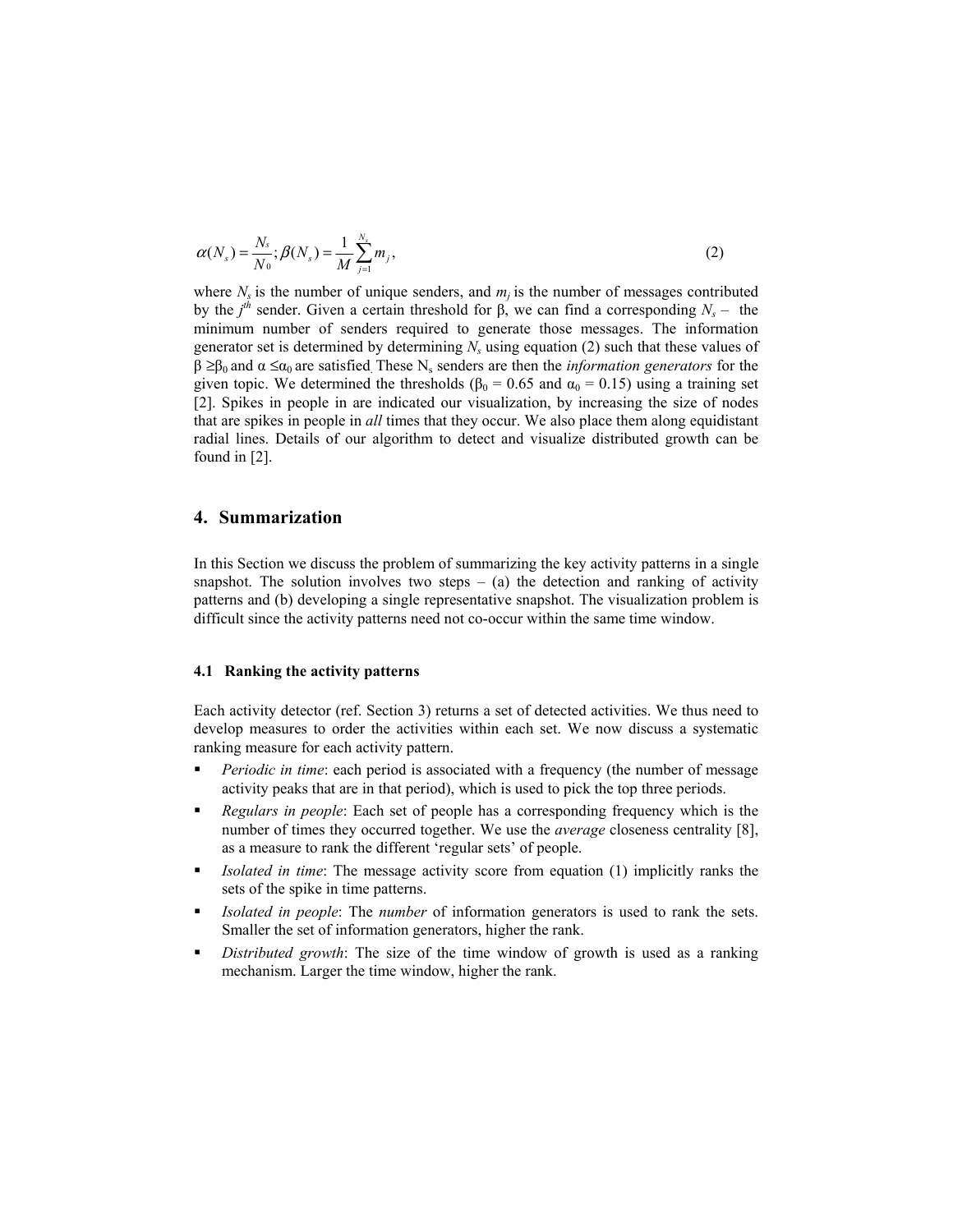We will now discuss how we construct a summary snapshot to indicate all the key activity patterns, given a certain topic.

### **4.2 Constructing the summary snapshot**

Each of the activity patterns detected could occur at different times as well as involve different people. Hence indicating all of them within the same screen is difficult, especially if the time range is bigger than the maximum that can be shown in the available display area. Instead, we have constructed a *representative* summary snapshot that only visually indicates the key patterns for messages of the given topic, but does not correspond to the actual time of when the pattern occurred. This is an interactive



**Figure 3: Summary Snapshot –** Indicating four different activity patterns in a representative snapshot for the query 'California' grouped monthly.

summary, where the user can then click on the pattern of interest to go to the ring visualization and see the actual time period corresponding to the activity pattern of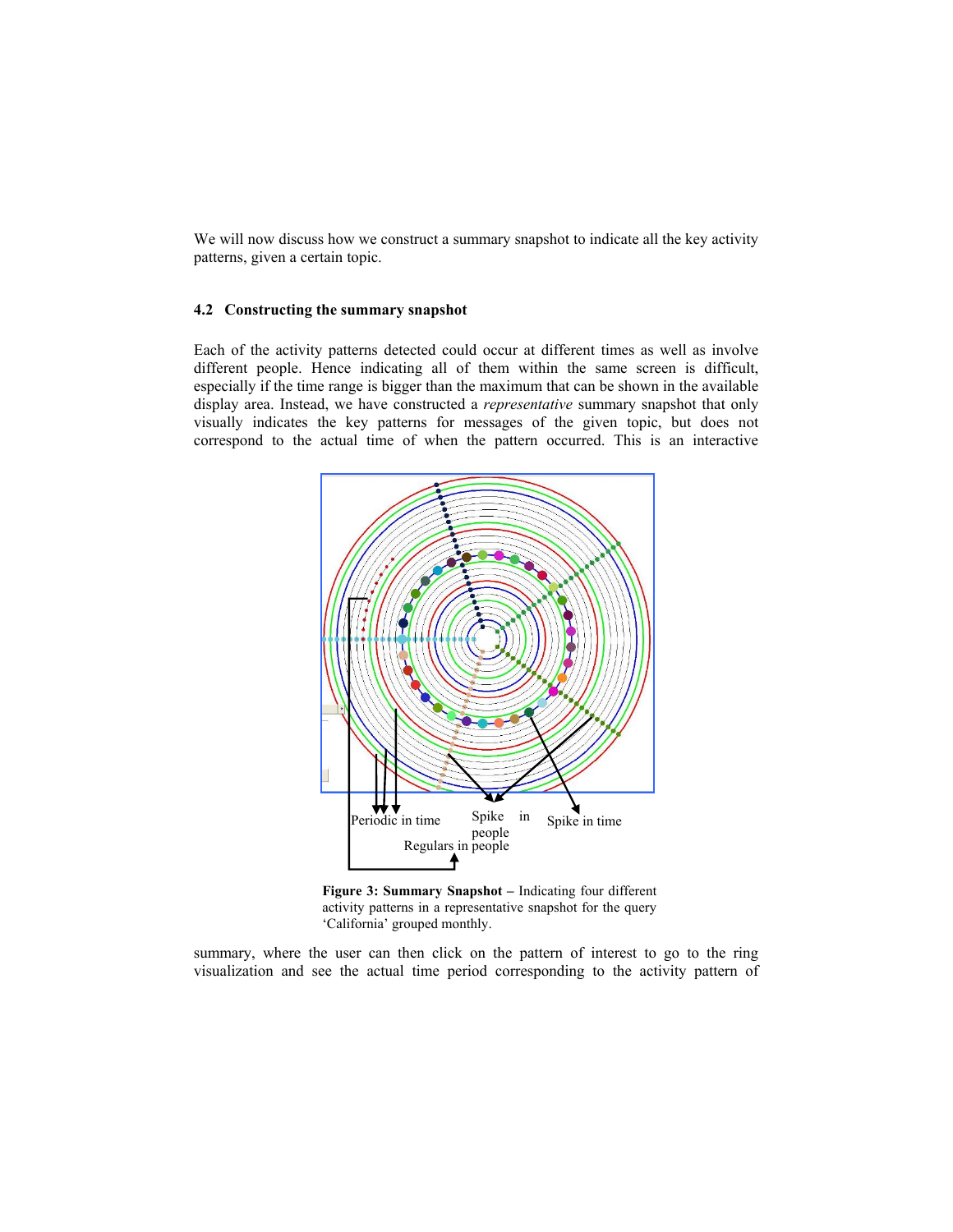interest. The Figure 3 shows an example summary snapshot of the query 'California' in the monthly scale.

# **5. Experiments**

The visualization and summarization framework was implemented in Java and Processing [1] with the Mysql database as the backend. In order to evaluate the system, we conducted a preliminary user study with five graduate students. Users were asked to interact with the system by executing several text queries (e.g. 'power crisis', 'California', 'trading' etc.). They were then asked to answer questions on various aspects of the system on a scale of one to seven. The results are summarized in Table 1 and indicate that users find the activity patterns as well as the visualization to be very useful in understanding email communication. Users also suggested various improvements such as (a) visualizing relationships between a single person, time and the topic, rather than the entire social network, (b) comparing communication activity for multiple topics in the same visualization.

| <b>Table 1:</b> Preliminary user studies |  |  |
|------------------------------------------|--|--|
|------------------------------------------|--|--|

| <b>Interface Aspects</b>                                          | Score   |
|-------------------------------------------------------------------|---------|
| User Friendliness                                                 | 5.0/7   |
| <b>Activity Patterns</b>                                          | 6.25/7  |
| Multi-scale analysis                                              | 5.75 /7 |
| Helps understand relationships<br>between topics, people and time | 6.0 / 7 |
| Summary snapshot                                                  | 6.25/7  |

We acknowledge that this is only a preliminary evaluation – the actual study would involve applying our visualization technique to emails from an organization and allowing *members of the same organization* to evaluate whether the visualization was able to communicate temporal patterns well. We also ran activity pattern detection algorithms on 100 queries on the Enron data. The detailed results can be found in [2].